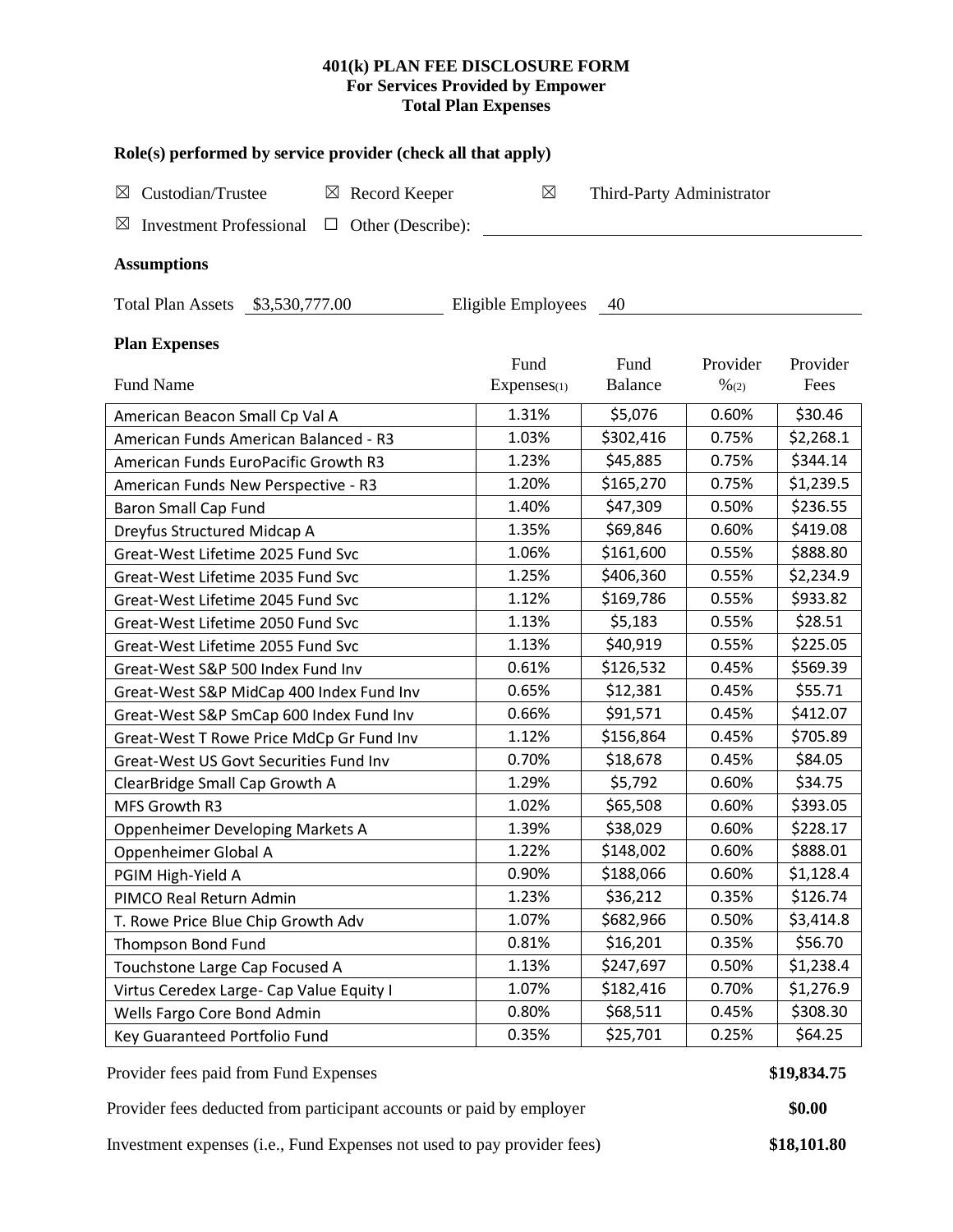# Total ("all-in") plan expenses **\$37,936.54**

(1)Fund Expenses include the fund's expense ratio plus any "wrap" fee charged by the provider. The expense ratio is determined through an annual calculation, where a fund's operating expenses are divided by the average dollar value of its assets under management. Fund Expenses lower investor returns.

(2)Provider % includes revenue sharing paid to the provider by the investment fund or wrap fees added by the provider. These expenses lower investor returns.